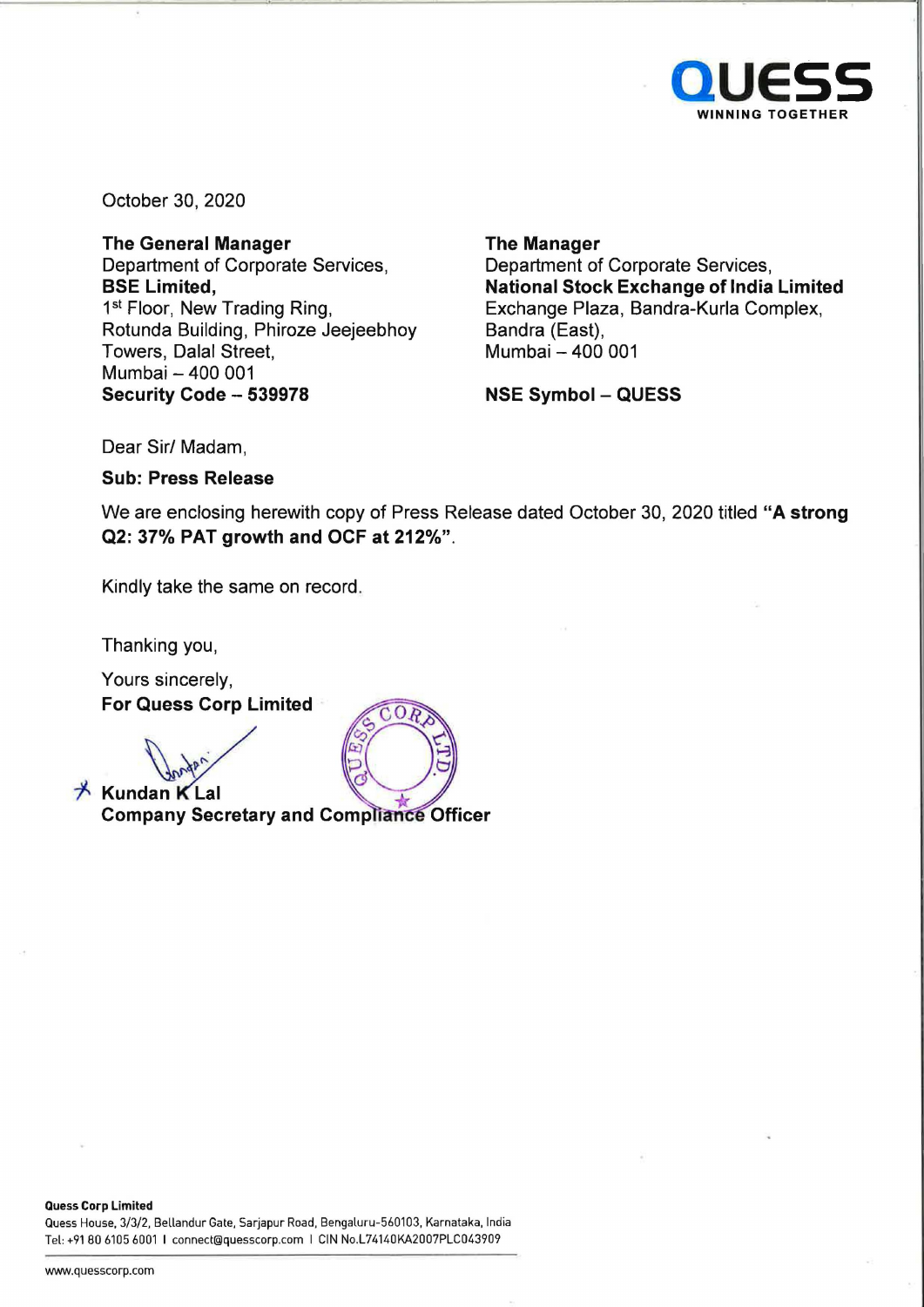BSE: 539978 I NSE: QUESS I ISIN: INE615P01015 I CIN: L74140KA2007PLC043909 I WWW.QUESSCORP.COM

## **A strong Q2: 37% PAT growth and OCF at 212%**

**Bengaluru, India – 30th October 2020:** Quess Corp, India's leading business services provider announced its financial results for the **second quarter** and **half year ended** 30<sup>th</sup> September 2020 today.

Key highlights:

- **Smart QoQ re-bound,** with 9% revenue growth and 37% PAT growth
- **Exceptional operating cash flow delivery- 212% OCF/EBITDA conversion,** a 54% QoQ growth
- **Net debt reduction of 83%** to *₹* 45 crore
- **Continued sales execution - 195 new customer wins** on existing and new service lines

The key consolidated financial parameters are:

*(in ₹ cr)*

|                                | <b>Quarter ended</b> |       |                         |           |                  | Half year ended |                |                  |  |
|--------------------------------|----------------------|-------|-------------------------|-----------|------------------|-----------------|----------------|------------------|--|
| <b>Particulars</b>             |                      |       | Q2 FY21 Q2 FY20 Q1 FY21 | YoY       | QoQ              | <b>H1 FY21</b>  | <b>H1 FY20</b> | YoY              |  |
| <b>Revenue from operations</b> | 2.615                | 2,651 | 2,409                   | $-1%$     | 9%               | 5,025           | 5,047          | 0%               |  |
| <b>EBITDA</b>                  | 140                  | 162   | <b>130</b>              | $-14%$    | 8%               | 269             | 310            | $-13%$           |  |
| <b>EBITDA</b> margin           | 5.34%                | 6.12% | 5.38%                   | $-77 bps$ | $-4 bps$         | 5.36%           |                | $6.14\%$ -78 bps |  |
| <b>Profit before tax</b>       | 82                   | 63    | 54                      | 30%       | 51%              | 136             | 130            | $5\%$            |  |
| <b>PBT</b> margin              | 3.12%                | 2.37% | 2.25%                   | 75 bps    | 87 bps           | 2.71%           |                | 2.58% 13 bps     |  |
| <b>Profit after tax</b>        | 50                   | 67    | 36                      | $-25%$    | 37%              | 86              | 123            | $-30%$           |  |
| <b>PAT</b> margin              | 1.91%                | 2.51% | $1.51\%$                | $-60 bps$ | $40 \text{ bps}$ | 1.72%           |                | $2.44\%$ -72 bps |  |

## **Financial Highlights (Q2FY21):**

- Revenue up 9% QoQ (flat YoY) at ₹ 2,615cr**.** The QoQ growth is largely from General Staffing, Conneqt, and Qdigi
- EBITDA increased 8% QoQ (down 14% YoY) to ₹ 140cr. The YoY decrease is on account of continued lockdown-related impact on IFM food services and Excelus training and skill development businesses
- PAT increased 37% QoQ (down 25% YoY) to ₹ 50cr. The YoY drop is due to higher ETR, offset by 30% YoY PBT growth
- OCF conversion at 212% vs 152% in Q1'21 (49% in Q2'20), driven by tax refunds, superior cash management, and strong collections performance
- Gross debt reduced to ₹ 624cr QoQ from ₹ 977cr (reduction of ₹ 353cr) and Net debt reduced QoQ to ₹ 45cr from ₹ 254cr (reduction of ₹ 209cr)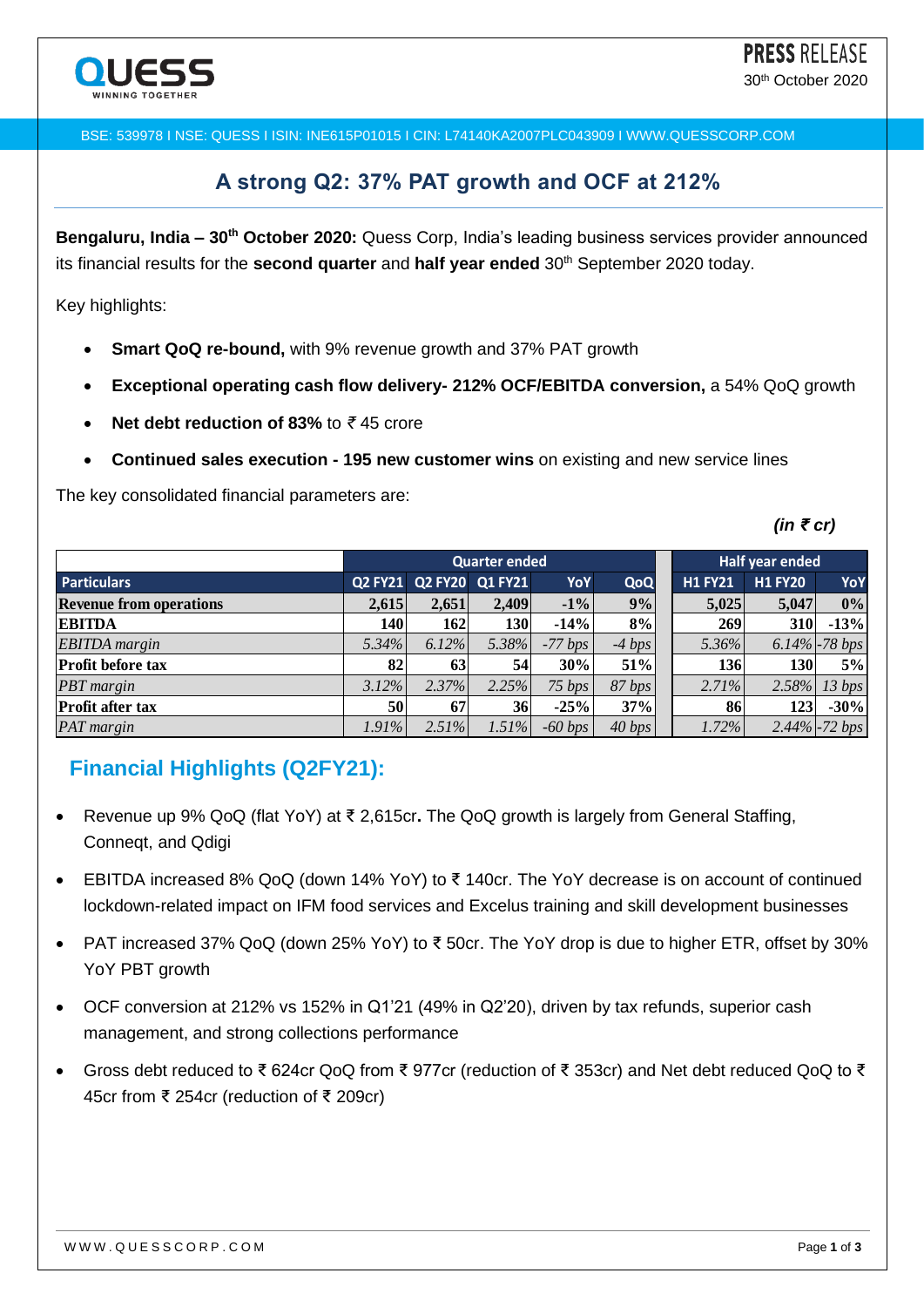## **PRESS RELEASE**



## **Financial Highlights (H1FY21):**

- Revenue has been largely flat at ₹ 5,025cr; the drop in revenue across Conneqt, Excelus and Qdigi was offset by inorganic growth of revenue in Terrier
- PBT up 5% despite EBITDA reduction of 13% (₹ 269cr)
- PAT down 30% to ₹ 86cr due to higher ETR primarily due to accelerated deferred tax charge on account of 80JJAA
- Gross Debt to Equity reduced from 0.31x in H1'20 to 0.26x

# **Q2 Corporate Actions:**

- Continued focus on sales execution 195 new customers wins in the quarter
- Indirect costs reduced by 24% from Q4FY20
- Completed sale of Dependo for a consideration of ₹10cr, profit on sale ₹8cr
- 15 entities targeted for reduction, taking the overall number of entities from 46 to 31

**Commenting on the results, CEO & ED Mr. Suraj Moraje** said*, "I am pleased that Team Quess has delivered strong operational results amidst a very challenging environment. Our focus on cash flow has been rewarded by strong OCF generation in the quarter. We are confident that, with our accelerated investments in technology, our group will emerge even stronger from the current pandemic. We continue to work hard towards our 20% ROE and 20% OCF CAGR targets."*